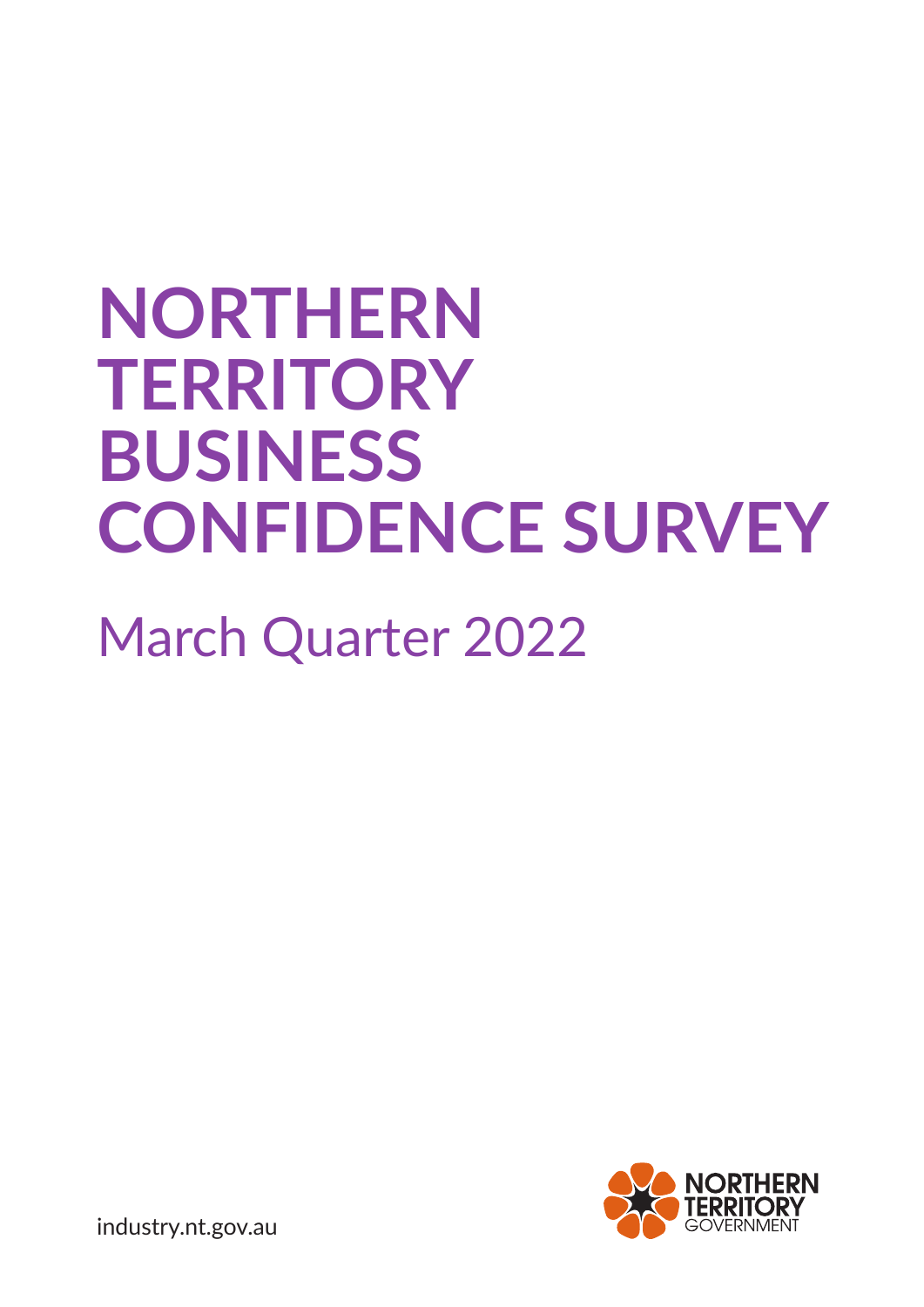## **NORTHERN TERRITORY BUSINESS CONFIDENCE SURVEY**

## **March Quarter 2022**

## **SUMMARY**

- The Territory-wide business confidence level was +50% in the March quarter, down 8 percentage points from the December quarter 2021, but around its long-term average.
- · Of those Territory businesses worried about their business prospects for the next 12 months, increasing business costs was more likely to be cited as a reason to be worried in the March quarter than in recent quarters.
- Between 1 January and 31 March 2022, 442 businesses were surveyed across Territory regions and industry sectors.
- 44% of Territory businesses noted their business performance is better this year compared to last year, representing a 5 percentage point decrease from the previous quarter.

## **INTRODUCTION**

Northern Territory Business Confidence is a quarterly publication which highlights confidence levels of Territory-wide businesses.

The survey covers urban and regional areas of the Territory and captures different industry sectors and business sizes (small, medium and large).

Monitoring business confidence levels is important as it is a key barometer and a leading indicator of business conditions and the overall health of the economy. Business confidence drives business growth and investment, supports employment opportunities and attracts people to the region.

Information about the survey methodology is included at the end of the report.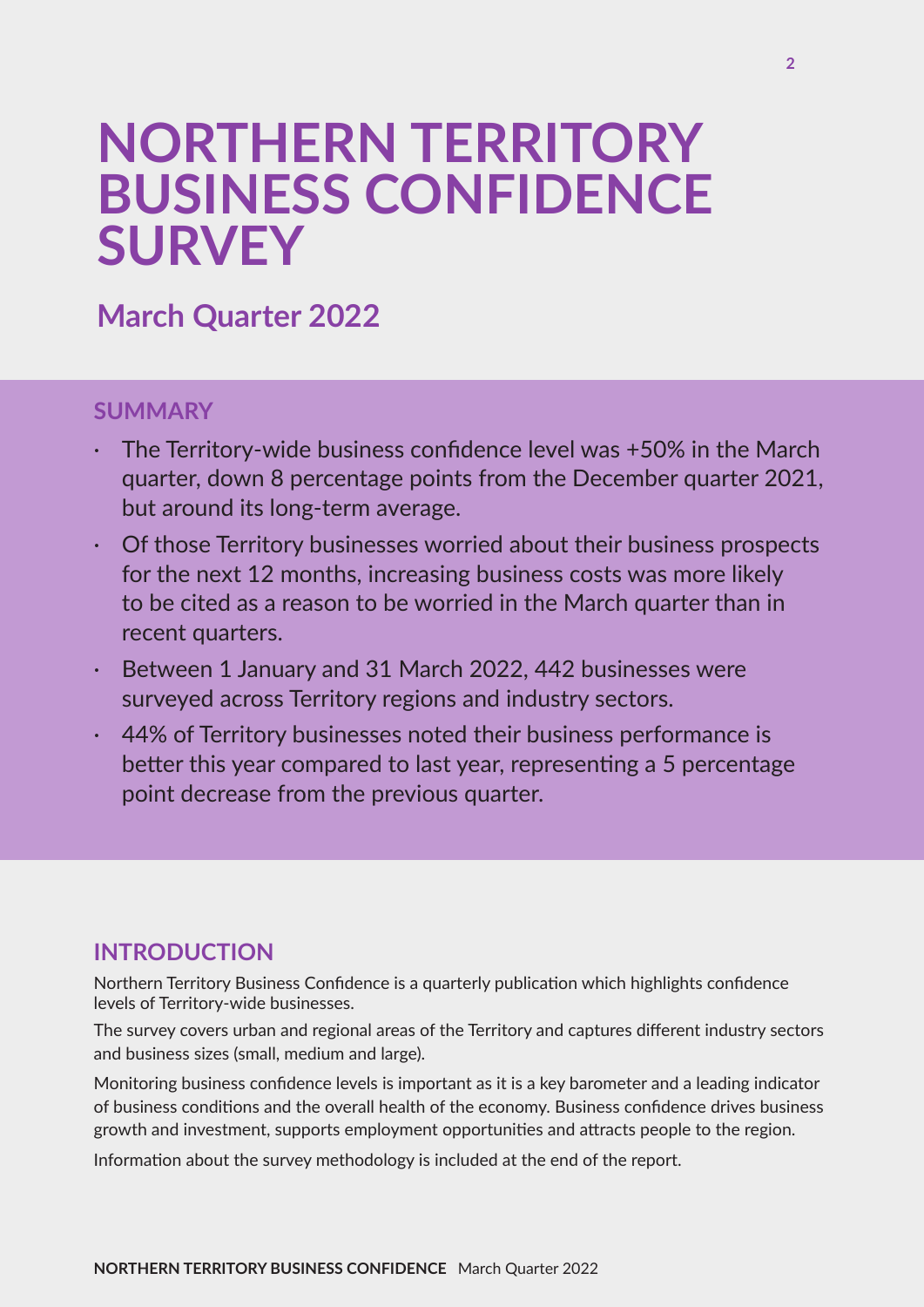

Note: 4 responses did not state region.

| <b>REGION</b>                 | <b>TOTAL NO. OF</b><br><b>BUSINESSES*</b> | <b>BUSINESSES</b><br><b>SURVEYED</b> | <b>PROPORTION OF</b><br><b>TOTAL</b> |
|-------------------------------|-------------------------------------------|--------------------------------------|--------------------------------------|
| : Greater Darwin              | 10 908                                    | 244:                                 | $2.2\%$                              |
| Daly-Tiwi-West Arnhem         | 358:                                      | 22:                                  | $6.1\%$                              |
| East Arnhem                   | 230                                       | 9                                    | $3.9\%$                              |
| <b>Katherine (Big Rivers)</b> | 958                                       | 25:                                  | $2.6\%$                              |
| <b>Barkly-Tennant Creek</b>   | 180                                       | 18                                   | 10.0%                                |
| : Alice Springs               | 1954                                      | 120:                                 | $6.1\%$                              |
| Unclassified                  | 379:                                      | $4 \cdot$                            | $1.1\%$                              |
| <b>TOTAL</b>                  | 14 947                                    | 442                                  | 3.0%                                 |

\*Source: ABS Cat. No. 8165.0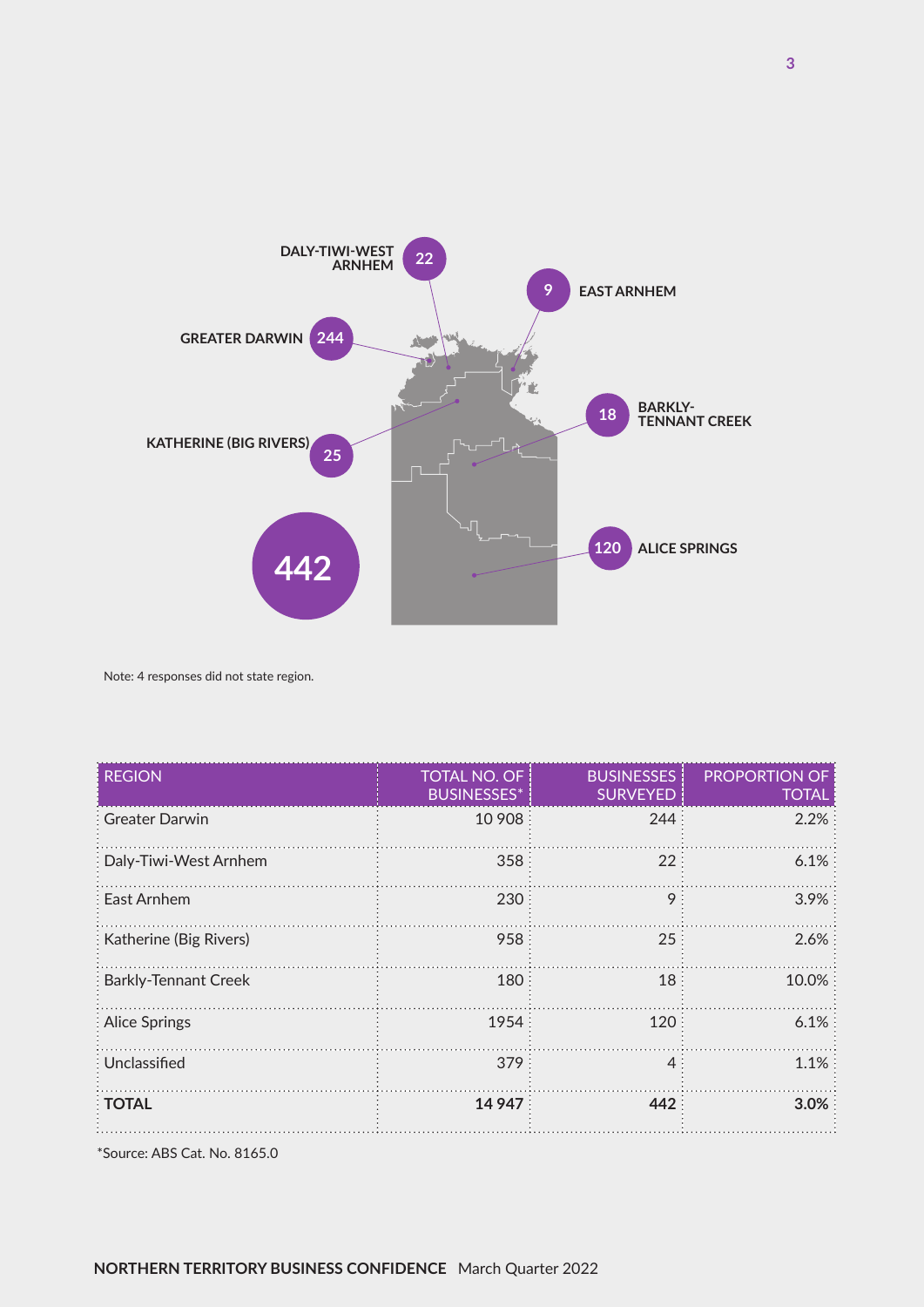## **BUSINESS CONFIDENCE**

### *Q. How confident are you about your business prospects for the next 12 months?*

#### **TERRITORY WIDE**

In the March quarter 2022, the Territory-wide business confidence index was +50%. The response rate for this question was 97.6%.



Note: Individual confidence categories may not add up to the net balance figure due to rounding.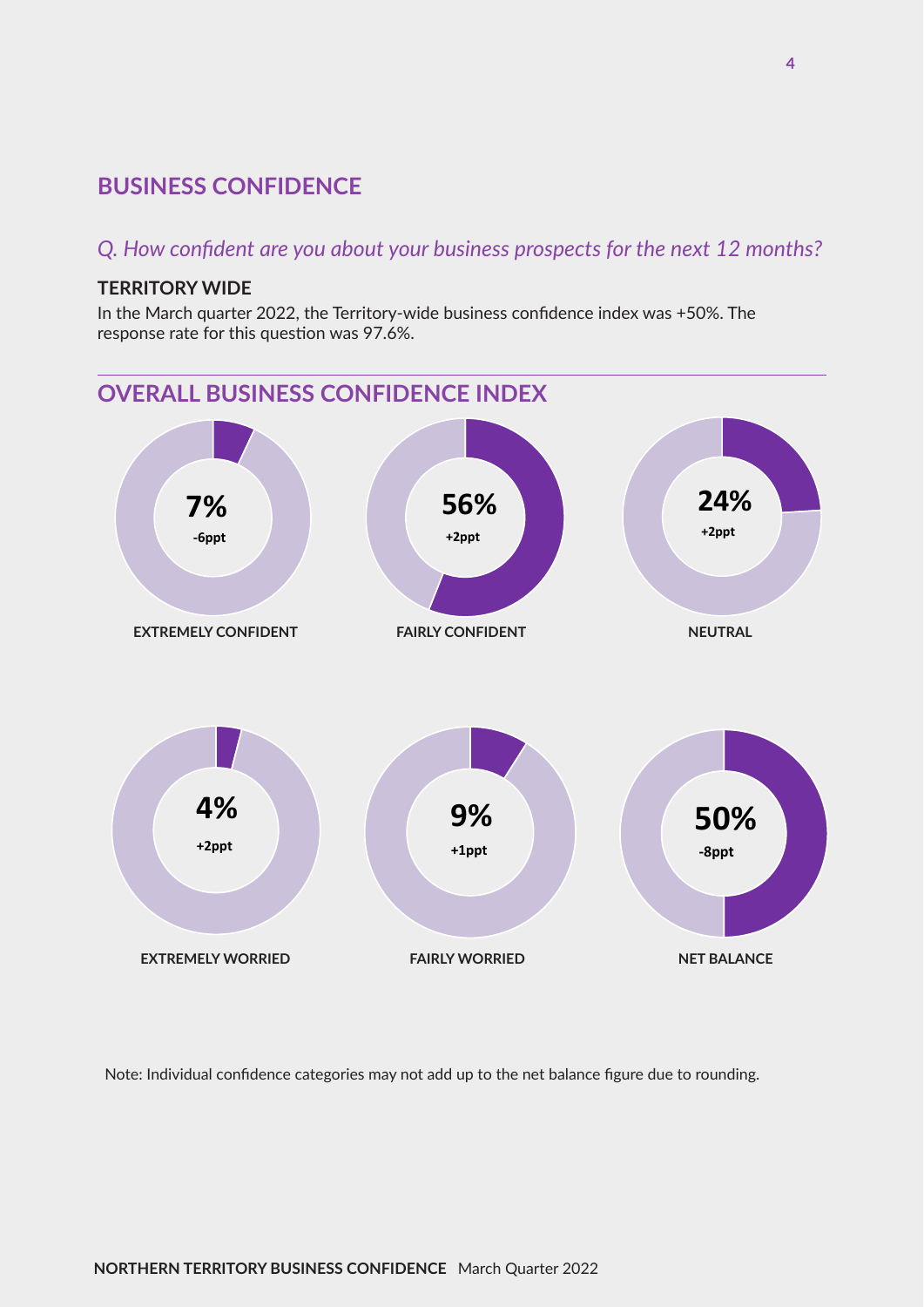#### **REGIONAL SUMMARY**

Business confidence varied among Territory regions, ranging from +100% in East Arnhem to +48% in the Greater Darwin region.



## **CONFIDENCE TRENDS**

#### **TERRITORY WIDE**

|             | Mar Otr | Jun Otri |         | Dec Qtr  |  |
|-------------|---------|----------|---------|----------|--|
| Confident   | 70%     | 86%      | $7\%$ : |          |  |
| : Worried   |         | 7%       | 7%      | $10\%$ . |  |
| Net balance |         | 84% :    | ገ% ነ    |          |  |

In the March quarter 2022, business confidence decreased 8 percentage points to +50% from the previous quarter. This also represents a 12 percentage point decrease from the March quarter 2021.

The chart below shows that despite falling over the past two quarters, business confidence in the Territory is around longer term trend levels, and significantly stronger than two years ago.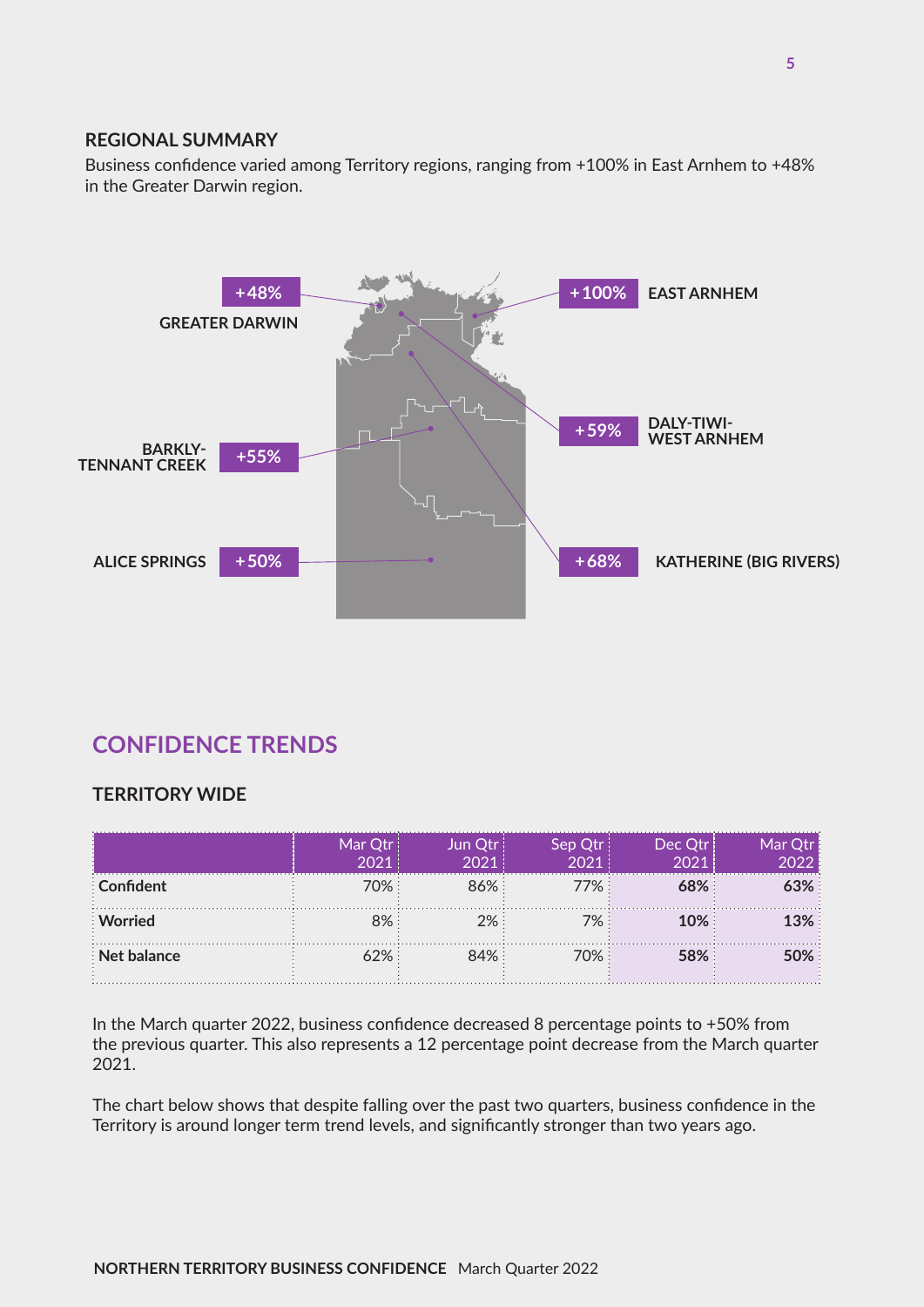

#### **ANNUAL AVERAGE BUSINESS CONFIDENCE**

Yearly average business confidence in 2021 was +69%, compared to +43% in 2020. The lower annual average business confidence in 2020 was primarily due to restrictions related to COVID-19.



## **BUSINESS CONFIDENCE BY CALENDAR YEAR**

**NORTHERN TERRITORY BUSINESS CONFIDENCE** March Quarter 2022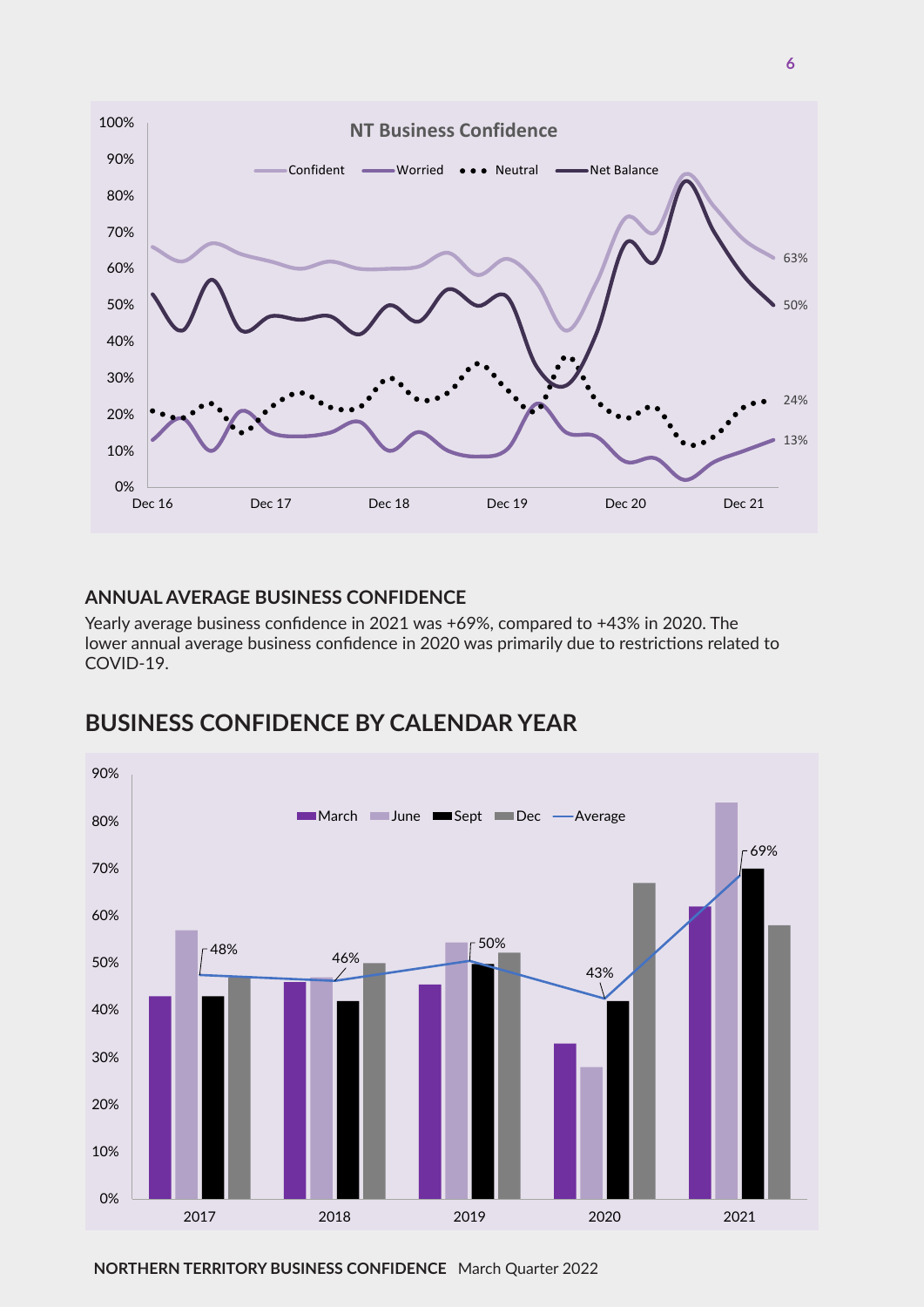### **BUSINESS CONFIDENCE BY REGION**

In the March quarter 2022, business confidence increased in all regions except Greater Darwin, and Katherine (Big Rivers), where confidence decreased.

| <b>REGION</b>                 | Mar Qtr<br>2021 | Jun Qtr<br>2021 | Sep Qtr<br>2021 | Dec Qtr<br>2021 | Mar Qtr<br>2022 |
|-------------------------------|-----------------|-----------------|-----------------|-----------------|-----------------|
| <b>Greater Darwin</b>         |                 |                 |                 |                 |                 |
| Confident                     | 71%             | 83%             | 81%             | 70%             | 62%             |
| Worried                       | 5%              | 1%              | 5%              | 8%              | 14%             |
| Net balance                   | 66%             | 82%             | 76%             | 62%             | 48%             |
| <b>DTWA</b>                   |                 |                 |                 |                 |                 |
| Confident                     | 71%             | 73%             | 100%            | 72%             | 73%             |
| Worried                       | 0%              | 7%              | 0%              | 28%             | 14%             |
| Net balance                   | 71%             | 66%             | 100%            | 44%             | 59%             |
| <b>East Arnhem</b>            |                 |                 |                 |                 |                 |
| Confident                     | 92%             | 84%             | 86%             | 93%             | 100%            |
| Worried                       | 0%              | 5%              | 3%              | 0%              | 0%              |
| Net balance                   | 92%             | 79%             | 83%             | 93%             | 100%            |
| <b>Katherine (Big Rivers)</b> |                 |                 |                 |                 |                 |
| Confident                     | 94%             | 75%             | 65%             | 81%             | 76%             |
| Worried                       | 0%              | 13%             | 30%             | 8%              | 8%              |
| Net balance                   | 94%             | 62%             | 35%             | 73%             | 68%             |
| <b>Barkly-Tennant Creek</b>   |                 |                 |                 |                 |                 |
| Confident                     | 67%             | n.a.            | n.a.            | 52%             | 72%             |
| Worried                       | 0%              | n.a.            | n.a.            | 29%             | 17%             |
| Net balance                   | 67%             | n.a.            | n.a.            | 23%             | 55%             |
| <b>Alice Springs</b>          |                 |                 |                 |                 |                 |
| Confident                     | 47%             | 73%             | 70%             | 41%             | 63%             |
| Worried                       | 26%             | 8%              | 9%              | 22%             | 13%             |
| Net balance                   | 21%             | 65%             | 61%             | 19%             | 50%             |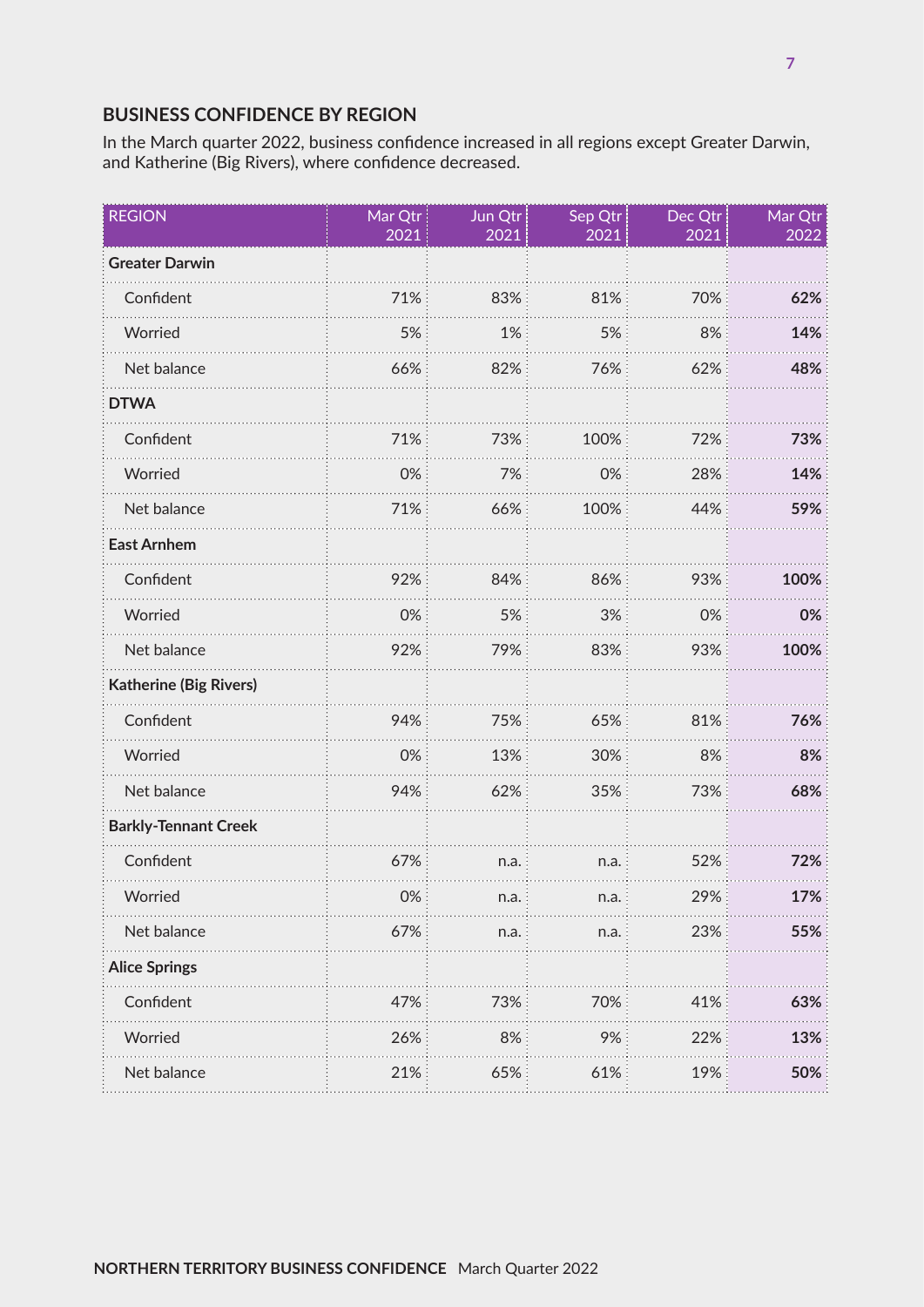#### **BUSINESS CONFIDENCE BY INDUSTRY**

In the March quarter 2022, the industries that reported large falls in business confidence were: Health Care and Social Assistance; Manufacturing; and Construction, while Arts and Recreation Services reported a large increase in business confidence in the quarter. The table below displays the top 10 most surveyed industries.

| <b>SECTOR</b>                                             | CONFIDENT | WORRIED | NET BALANCE     |                 |                 |
|-----------------------------------------------------------|-----------|---------|-----------------|-----------------|-----------------|
|                                                           |           |         | Mar Qtr<br>2022 | Dec Qtr<br>2021 | Sep Qtr<br>2021 |
| <b>Health Care and Social</b><br>Assistance               | 47%       | 13%     | 34%             | 83%             | 79%             |
| Manufacturing                                             | 55%       | 27%     | 28%             | 86%             | 75%             |
| Accomodation and Food<br>Services                         | 58%       | 16%     | 42%             | 43%             | 59%             |
| Agriculture, Forestry and Fishing                         | 58%       | 8%      | 50%             | 45%             | 50%             |
| <b>Other Services</b>                                     | 62%       | 4%      | 58%             | 50%             | 78%             |
| <b>Arts and Recreation Services</b>                       | $64\%$    | 12%     | 52%             | 29%             | 54%             |
| Construction                                              | 64%       | 18%     | 46%             | 64%             | 76%             |
| <b>Retail Trade</b>                                       | 69%       | 10%     | 59%             | 48%             | 69%             |
| Professional, Scientific and<br><b>Technical Services</b> | 69%       | 8%      | 61%             | 27%             | 55%             |
| Administrative and Support<br><b>Services</b>             | 83%       | 17%     | 66%             | 25%             | 44%             |

Note: Caution is advised when using this data as the sample size in some sectors may be relatively small.



Confident Neutral Worried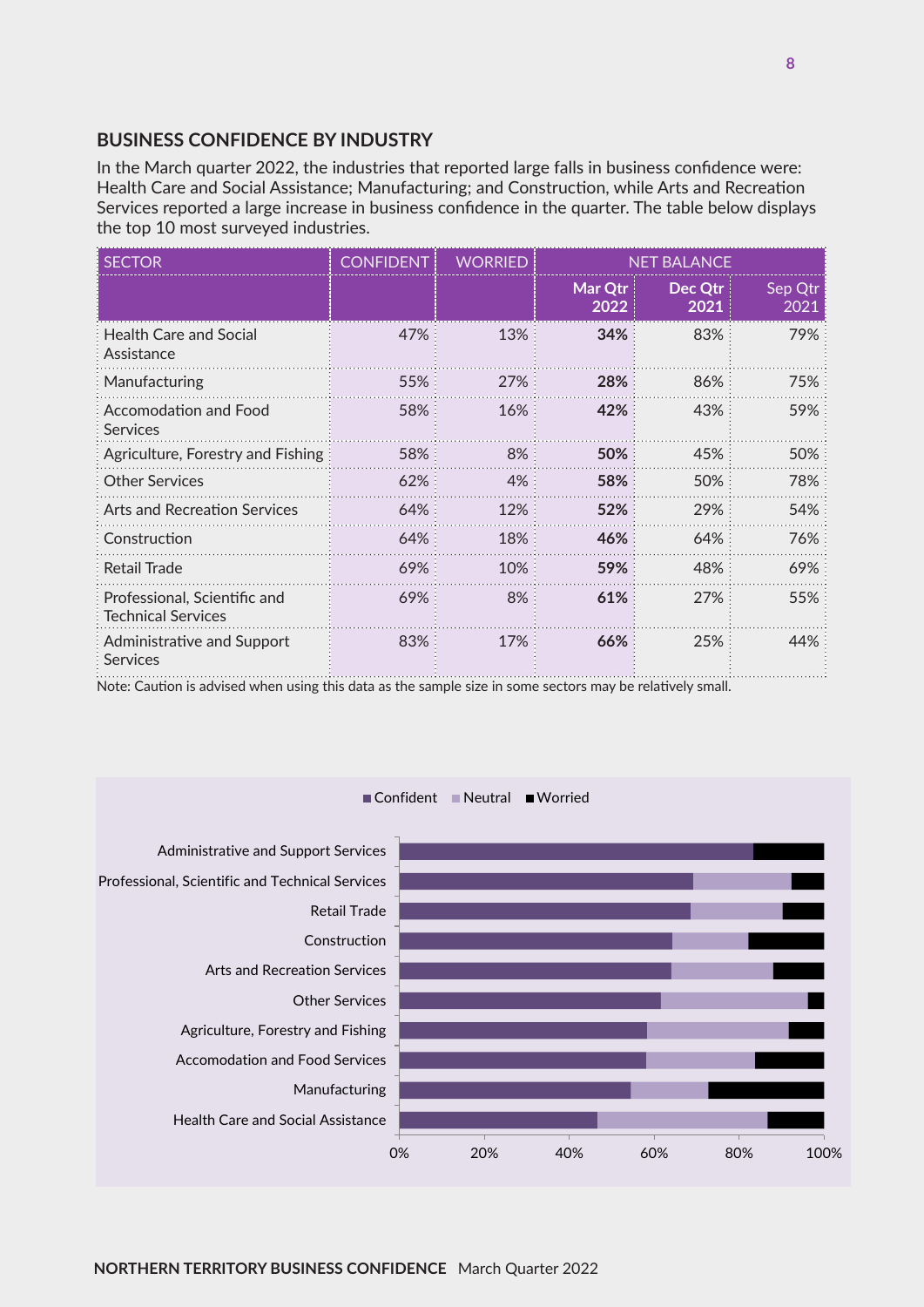## **KEY BUSINESS INSIGHTS**

#### **CONFIDENT**

Of the Territory businesses confident about their business prospects for the next 12 months, key reasons cited are: 'strong customer relations'; 'strong market position'; 'business opportunity'; and 'been in business a long time'. The graph below shows the relative importance of the key reasons for confidence.



*Note: a business can submit more than one response*

#### **WORRIED**

Of those Territory businesses worried about their business prospects for the next 12 months, the main reasons cited for being worried are: 'decreasing business/sales'; 'lack of suitably skilled workers'; and 'government red tape'. Territory businesses were more likely to highlight increasing business costs as a reason to be worried. Territory businesses also noted COVID and the lack of international travellers as reasons they were worried about their business prospects. The graph below shows the relative importance of the key reasons for being worried for the last two quarters.

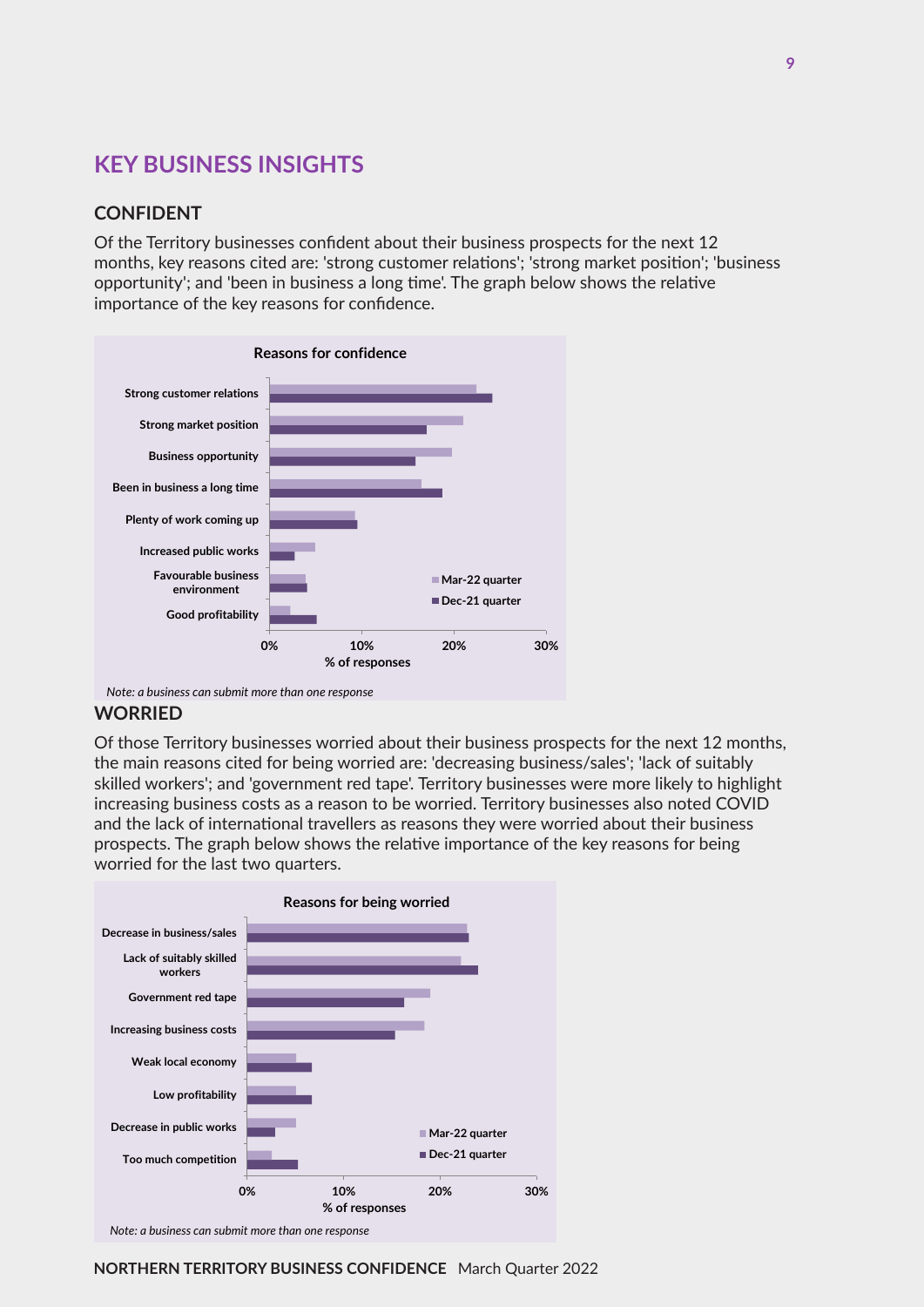## **BUSINESS PERFORMANCE**

#### *Q. How's your business performing this year compared to last year?*

44% of Territory businesses noted that their business performance is better this year compared to last year, while 38% of the businesses stated that business performance is the same as last year, and 18% of businesses stated their business performance is worse than last year.



#### **TREND IN BUSINESS PERFORMANCE**

The proportion of businesses that reported that their performance was getting better has fallen over the past two quarters, and is now around long term levels. Similarly, the proportion of businesses that reported that their performance was worse is around long term levels, after increasing over the past two quarters.

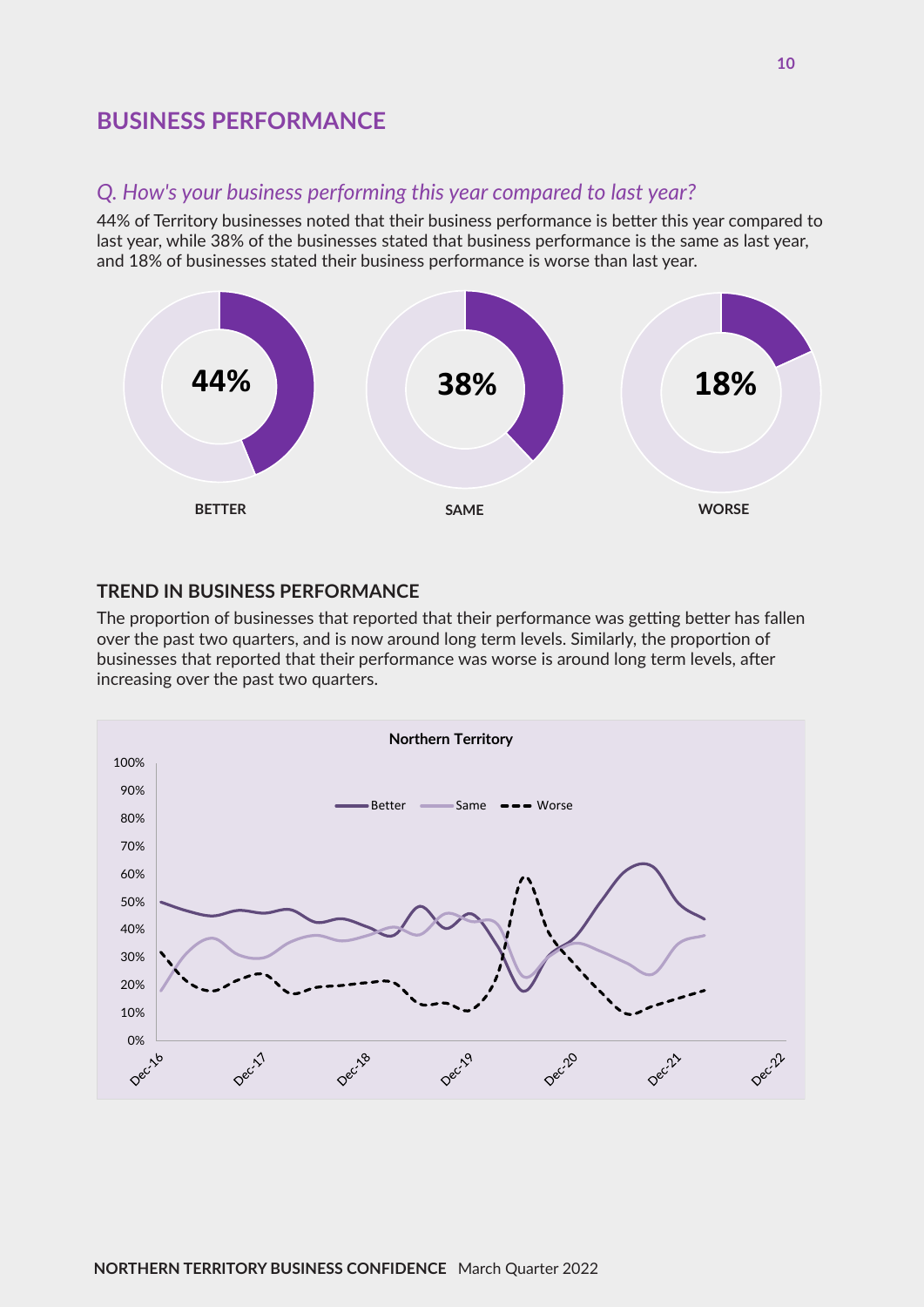#### **BUSINESS PERFORMANCE BY REGION**

The table and graphs below highlight that business performance levels varied among businesses in the regions. Compared to the previous quarter, expectations for business performance have improved in Katherine (Big Rivers), Barkly-Tennant Creek, and Alice Springs, while decreasing in the remaining regions.

| <b>STATISTICAL AREA 3 (SA3) REGIONS</b> | <b>BUSINESS PERFORMANCE</b> |      |              |
|-----------------------------------------|-----------------------------|------|--------------|
|                                         | <b>Better</b>               | Same | <b>Worse</b> |
| <b>Greater Darwin</b>                   | 48%                         | 36%  | 16%          |
| Katherine (Big Rivers)                  | 60%                         | 32%  | 8%           |
| East Arnhem                             | 56%                         | 44%  | $0\%$        |
| Daly-Tiwi-West Arnhem                   | 41%                         | 36%  | 23%          |
| <b>Barkly-Tennant Creek</b>             | 50%                         | 6%   | 44%          |
| <b>Alice Springs</b>                    | 31%                         | 48%  | 21%          |
| <b>Territory-wide</b>                   | 44%                         | 38%  | 18%          |







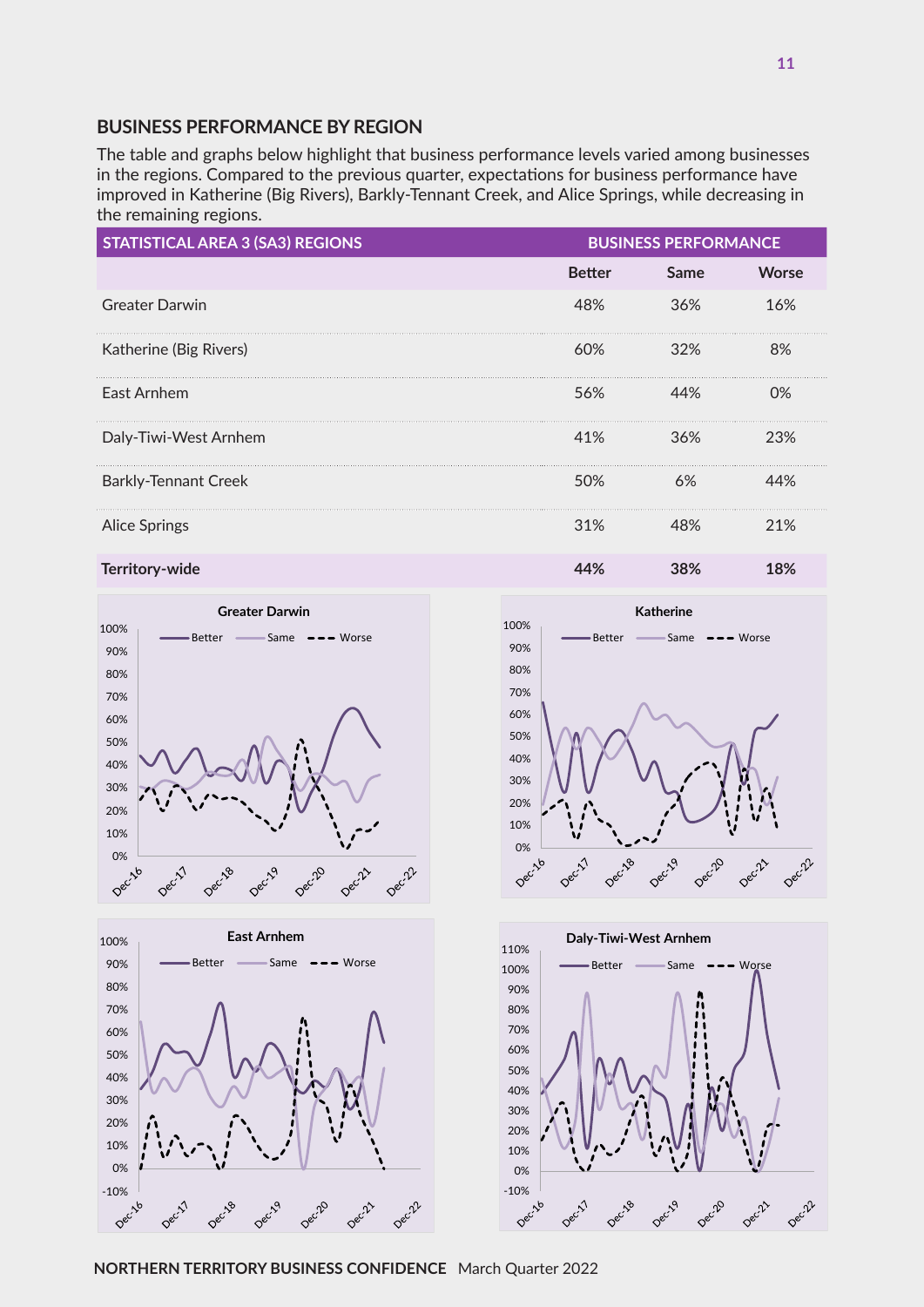

## **SURVEY METHODOLOGY**

A face-to-face survey of businesses operating in the Territory is conducted by the Department of Industry, Tourism and Trade on a quarterly basis. Business confidence is estimated using the business confidence index.

There are approximately 15 000 operating businesses in the Territory. Therefore, for the sample survey to achieve a 95% confidence level with a margin of error of 5%, 375 survey responses are required.

The business confidence index is calculated as the difference between the proportion of businesses that are 'confident about their business prospects for the next 12 months' minus the proportion of businesses that are 'worried about their business prospects for the next 12 months' (net balance approach).

The higher the net balance the greater the level of business confidence. For example, if 60% of businesses are confident and 40% of businesses are worried, the net balance is +20%. Survey responses are also analysed by region and industry sector of businesses.

The business confidence results are presented for overall Northern Territory, Greater Darwin (Darwin City, Darwin suburbs, Palmerston and Litchfield) and for individual regions.

The overall Territory-wide confidence index is weighted to account for the number of businesses in each of the regions. The weights are based on the proportion of total Territory businesses in each region. The weighted result provides a more balanced reflection of overall business confidence.